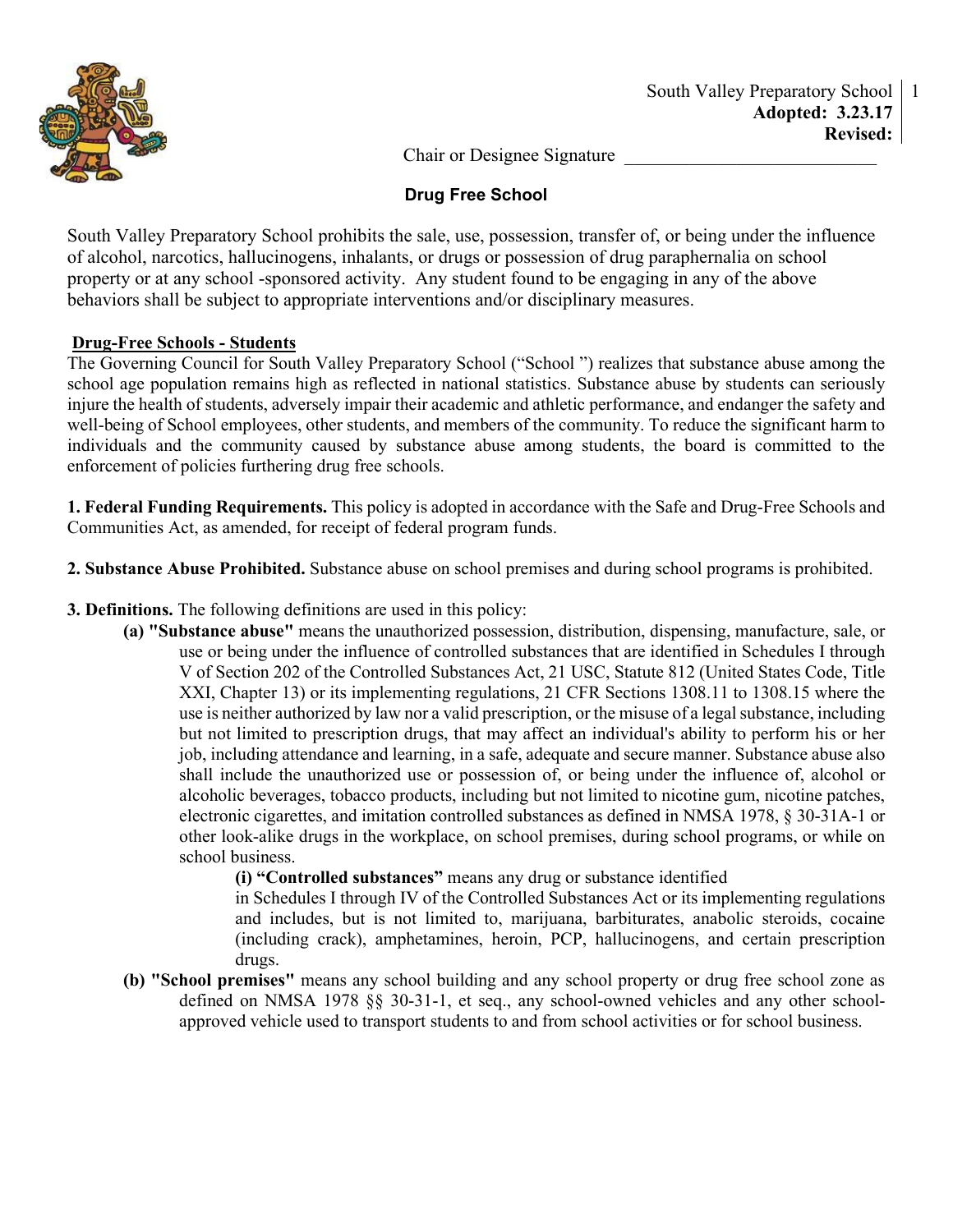**(c) "School programs"** means any school sponsored or approved activity, event or function, on or off school premises where students are under the jurisdiction of the School; or during any period of time students are supervised by school employees.

**4. Use of Authorized Prescriptions and Drugs.** Authorized prescription drugs and "over the counter" legal drugs may be used by a student, provided that the student's use and possession of the authorized prescription or drug complies with the school's policy on administration of medication.

**5. Discipline.** Any student who violates the terms of this policy may be disciplined. Students who participate in extracurricular activities shall also be subject to additional penalties including expulsion or suspension from such activities In addition, or alternatively, a student may be required to participate in and satisfactorily complete a drug abuse assistance or rehabilitation program approved by the School at the student's expense.

**6. Reasonable Suspicion.** A school principal or his/her designee may require a student to submit to a search of his or her person or possessions if the principal or his/her designee reasonably suspects that the student's behavior may be affected or impaired by substances abuse.

- **(a) "Reasonable suspicion"** means reasonable belief, based upon observations made during, just preceding or just after the period of the day during which this policy applies, that the individual behavior, speech, body odor, or appearance of the employee are indicative of substance abuse. Circumstances that give rise to reasonable suspicion of substance abuse may include, but are not limited to:
	- (i) Observed use, possession or sale of illegal drugs and/or use, possession sale or abuse of alcohol, and/or the illegal use or sale of prescription drugs;
	- (ii) Apparent physical state of impairment of motor functions;
	- (iii) Marked changes in personal behavior not attributable to other factors;
	- (iv) Student involvement in or contribution to an accident where the use of alcohol or drugs is reasonably suspected or student involvement in a pattern of repetitive accidents, whether or not they involve actual or potential injury;
	- (v) Violations of criminal drug law statutes, involving the use of illegal drugs, alcohol, or prescription drugs and/or violation of drug statutes.

**(b) Written Record.** A written record shall be made of the observations giving rise to the principal or his/her designee's reasonable suspicion of substance abuse. The school official who made the observations shall sign, date and record the approximate time of the observed conduct on the written record.

## **7. Student Assistance Programs**

## **(a) Health Risks.**

The School is committed to providing a safe learning environment for its students. Substance abuse affects student performance, conduct and ability to learn and complete assigned tasks. Substance abuse can lead to early behavioral and psycho-social problems. Substance abuse is a nondiscriminatory, progressive illness, which typically begins by experimentation, continues due to misinterpreted behavioral standards, and may result in addiction. Addiction to alcohol and/or illicit drugs will debilitate the total wellness of the individual and interfere with his or her ability to carry out even simple tasks. Descendants of a blood relative with a history of alcohol or substance abuse are at greatest risk of becoming addicted. There is no safe level of chemical use during pregnancy and research indicates that use prior to conception by either partner can affect the infant. For complete information concerning the health risks resulting from use and/or abuse of alcohol and other substances, students are encouraged to contact the School 's counseling personnel.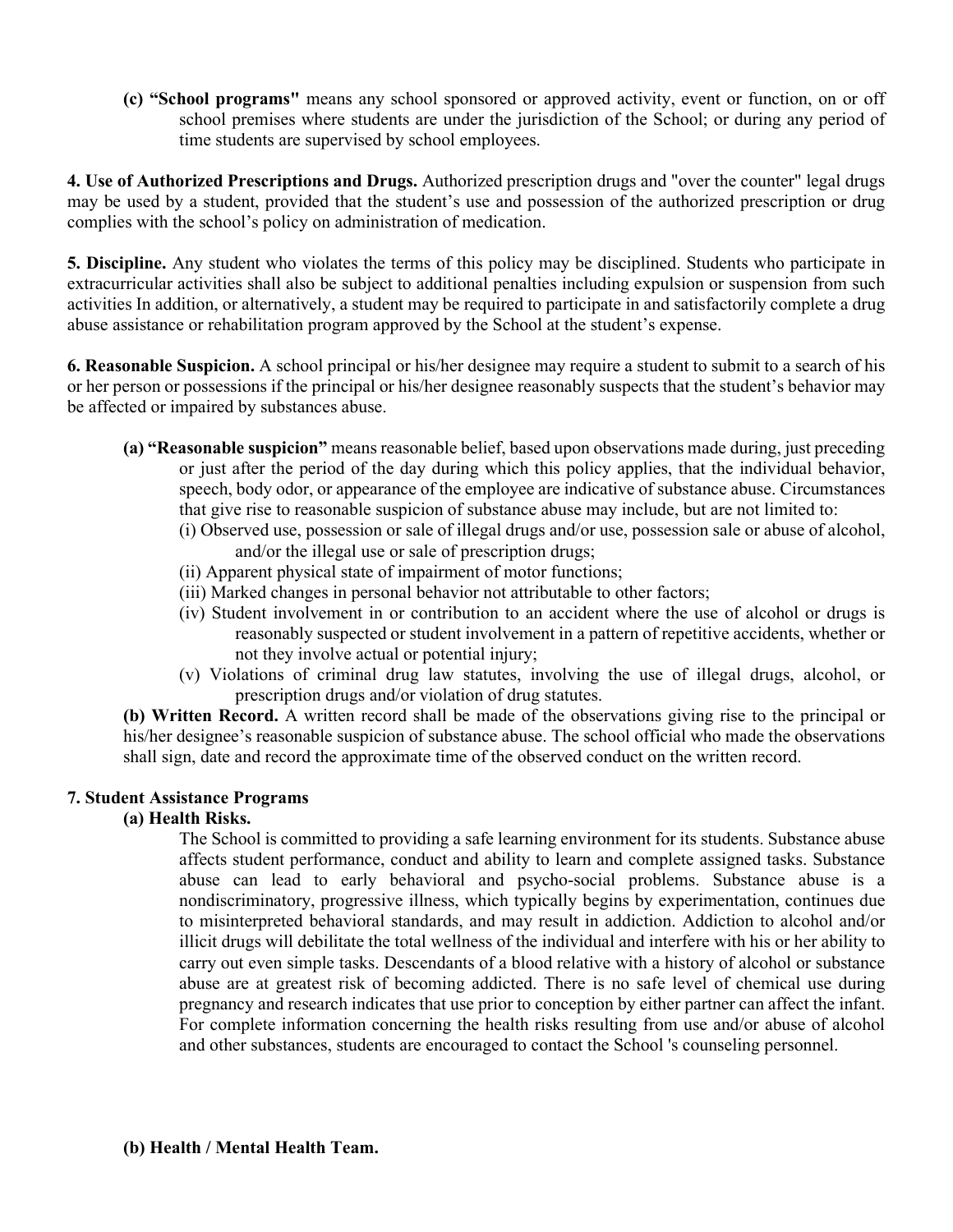### South Valley Preparatory School 3 **Adopted: 3.23.17 Revised:**

# Chair or Designee Signature

The School can play an important role in preventing and resolving student substance abuse by (1) providing students an opportunity, with appropriate assistance, to discontinue their substance abuse; (2) providing educational materials to students on these issues; (3) assisting teachers and administrators in confronting students who have performance and/or conduct problems and making referrals to appropriate treatment and rehabilitative facilities; and (4) following up with individuals during the rehabilitative period to track their progress and encourage successful completion of the program. Accordingly, the principal of each school shall establish and oversee the work of an interdisciplinary referral and assessment team for students ("Health / Mental Health Team"). The function of this team is to make the members available to students to discuss concerns students may have with regard to substance abuse issues, to intervene an guide students (within the limits of members' professional competence), and to make referrals to other resources (internal and external). The team shall consist of employee who possess a degree of expertise or training in substance abuse counseling and treatment. Members of the Health / Mental Health Team may include School employees and/or professional consultants.

### **(c) Voluntary Referrals.**

The School strongly encourages students to seek substance abuse assistance voluntarily. Information regarding a student who voluntarily refers himself/herself to the Health / Mental Health Team will be treated as confidential information under applicable state and federal laws. Voluntary referrals will be taken into consideration in determining the disciplinary consequences for violation of this policy.

#### **8. Educational Programs.**

- (a) The superintendent shall arrange for periodic (at least annually) training and education in the dangers and risks to physical and mental health, economic welfare, and civil status from the use of illicit drugs, and legal drugs, including alcohol and tobacco products.
- (b) The superintendent or designee will post notices regarding the drug-free schools and campuses on major bulletin boards at each school site and administrative building and will likewise post notices in prominent areas frequented by students on all school sites.
	- (i) This notice will include the following:
		- A. Prohibition of the unlawful use of controlled substances and
			- misuse of legal substances, including alcohol, and tobacco products, such as cigarettes, nicotine gum, nicotine patches, and electronic cigarettes.
			- B. Description of health risks associated with substance abuse.
			- C. Description of the functions and procedures of the Health / Mental Health Team as well as any other therapeutic resources available.
			- D. An assurance that confidentiality will be maintained in compliance with federal and state laws.
			- E. Description of the disciplinary actions and the conditions and circumstances for their application
- (c) This policy shall be included with the orientation package of materials for each student. The principal of each school will distribute the policy to each student under his/her supervision and will maintain records signed by the student's parent or guardian substantiating this distribution and stating that compliance with the policy is mandatory.

### **9. Confidentiality and Due Process.**

Students and their parents or guardians are assured that every effort will be taken to protect their